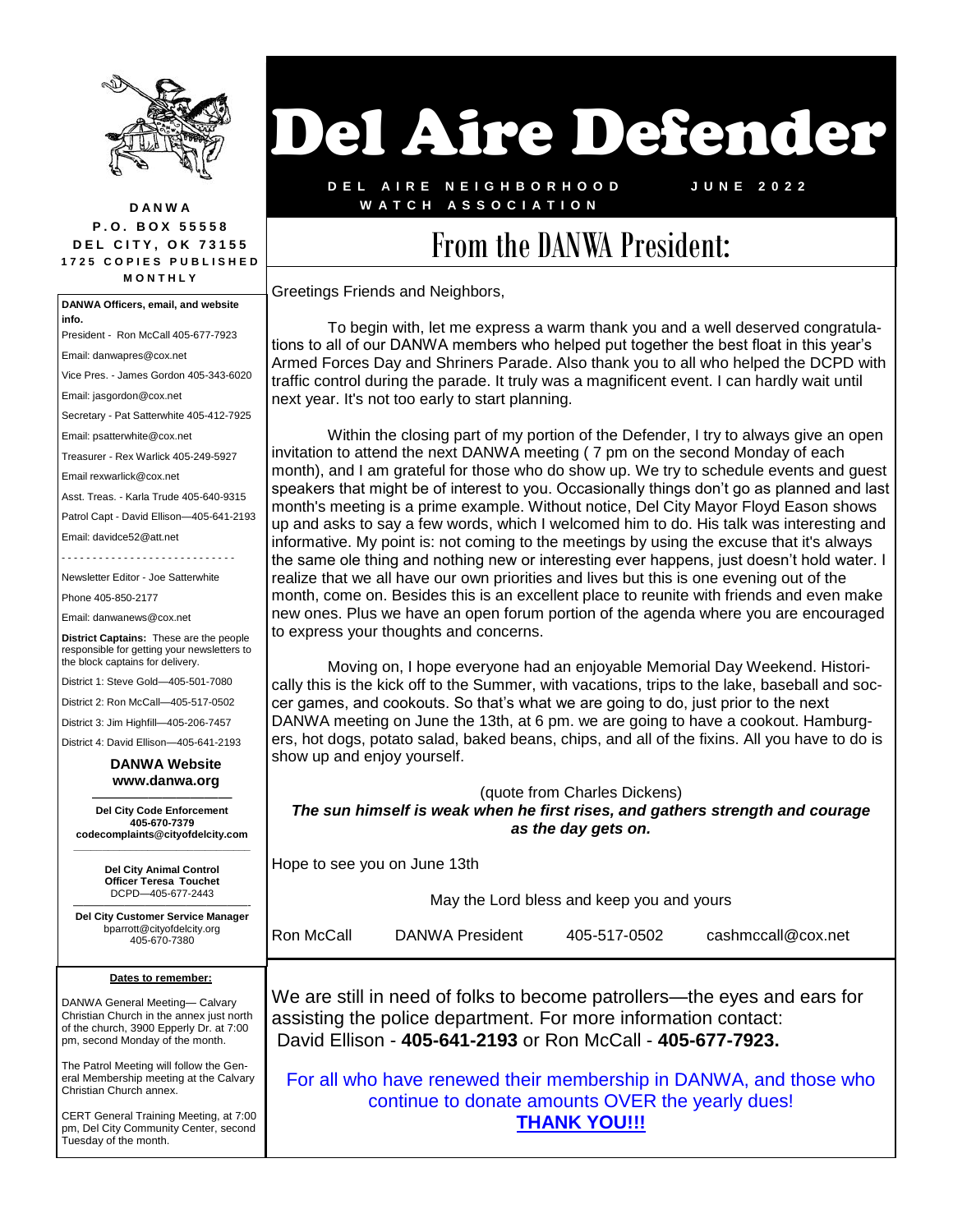| PAGE<br>$\overline{2}$                                                                                                                 |                                        |                         | DEL AIRE DEFENDER                                                                                                                                                   |
|----------------------------------------------------------------------------------------------------------------------------------------|----------------------------------------|-------------------------|---------------------------------------------------------------------------------------------------------------------------------------------------------------------|
|                                                                                                                                        |                                        |                         |                                                                                                                                                                     |
|                                                                                                                                        |                                        |                         | We could use YOUR HELP!! We<br>need "block captains" for the following                                                                                              |
| <b>DANWA Area Crime Statistics</b><br>April 2022                                                                                       |                                        |                         | areas:                                                                                                                                                              |
| Prowler = $0$ (0) [0] {0}                                                                                                              |                                        |                         | Oakbrook Dr. (24)                                                                                                                                                   |
| Vandalism = $3(0)$ [3] ${16}$<br>43xx SE 44 <sup>th</sup> St.                                                                          | 04/18/2022                             | 12:38                   | from Montclair to Montrose                                                                                                                                          |
| 48xx Kristie Dr.<br>(Apartment)<br>40xx Epperly Dr.                                                                                    | 04/24/2022<br>04/25/2022               | 12:58<br>13:16          | Lamar $(23)$<br>from Montclair to Montrose.                                                                                                                         |
| Larceny = $5(1)$ [2] ${23}$<br>43xx Suntane Dr.<br>43xx SE 44 <sup>th</sup> St. (Apartment)<br>55xx SE 29 <sup>th</sup> St. (Business) | 04/05/2022<br>04/11/2022               | 13:26<br>17:56          | Contact David Ellison 405-641-2193                                                                                                                                  |
| 48xx SE 44 <sup>th</sup> St. (Business)<br>44xx Sunnylane (Business)                                                                   | 04/16/2022<br>04/19/2022<br>04/27/2022 | 04:02<br>01:28<br>16:41 | If you can spare some time, we can use block cap-<br>tains to help deliver the DANWA newsletter. Some                                                               |
| Residential Burglary = $1$ (0) [1] $\{3\}$<br>36xx Vickie Dr.                                                                          | 04/07/2022                             | 11:12                   | blocks only have 20 homes to deliver to, most are<br>less than 25 homes. If you can help with any of these<br>please contact any of the District Captains above. It |
| Robbery/Extortion = $0$ (0) [1] $\{0\}$                                                                                                |                                        |                         | takes me about 15 minutes to deliver 23 and I even<br>get a little exercise.                                                                                        |
| Stolen Vehicle = $3(2)$ [2] ${10}$<br>44xx SE 40 <sup>th</sup> St.                                                                     | 04/07/2022                             | 02:50                   |                                                                                                                                                                     |
| 44xx Sooner Rd. (Business)<br>43xx SE 43d St.                                                                                          | 04/06/2022<br>04/252022                | 16:19<br>06:05          | You don't have to be a member to volunteer to<br>deliver the newsletters.                                                                                           |
| <u>Auto Burglary = <math>0</math> (1) [0] <math>\{3\}</math></u>                                                                       |                                        |                         | فترافت القترافية الفترافية القترافية القترافية القيرافية القترافية القترافية القترافية القترافية القترافية<br>These fit so well, they should be in a dictionary.    |
| Burglary of Business = $0$ (1) [0] $\{1\}$                                                                                             |                                        |                         | ADULT A person who has stopped growing at both ends and is now<br>growing in the middle.                                                                            |
| $X =$ Current Month<br>$()$ = Prior month counts                                                                                       |                                        |                         | <b>BEAUTY PARLOR</b> A place where women curl up and dye.                                                                                                           |
| [] = Same month prior year<br>$\{\}$ = Del City wide counts for same period                                                            |                                        |                         | <b>CHICKENS</b> The only animals you eat before they are born and after<br>they are dead.                                                                           |
| DANWA is proud to have been in the Armed Forces Day                                                                                    |                                        |                         | <b>COMMITTEE A</b> body that keeps minutes and wastes hours.                                                                                                        |
| Shriners parade and expressed our unity with Del City<br>and surrounding cities regarding our Armed Forces. We                         |                                        |                         | <b>DUST</b> Mud with the juice squeezed out.                                                                                                                        |
| also thank the City of Del City for their efforts to make                                                                              |                                        |                         | <b>EGOTIST</b> Someone who is usually me-deep in conversation.                                                                                                      |
| this occasion one of the best! We also thank all the peo-<br>ple who came out in support of the parade for their will-                 |                                        |                         | HANDKERCHIEF Cold Storage.<br><b>INFLATION</b> Cutting money in half without damaging the paper.                                                                    |
| ingness to sit through the heat and wind to applaud the<br>parade participants as they passed. My personal hope is                     |                                        |                         | <b>MOSQUITO</b> An insect that makes you like flies better.                                                                                                         |
| to see more bands from our local schools participate in<br>the parade.                                                                 |                                        |                         | RAISIN A grape with a sunburn.                                                                                                                                      |
| By now you should have gotten a new "voter's identifica-                                                                               |                                        |                         | <b>SECRET</b> Something you tell to one person at a time.                                                                                                           |
| tion card" in the mail showing your different representa-                                                                              |                                        |                         | <b>SKELETON</b> A bunch of bones with the person scraped off.                                                                                                       |
| tives in the area. I hope in the future we can invite our<br>new politicians to one of our meetings just to get ac-                    |                                        |                         | <b>TOOTHACHE</b> The pain that drives you to extraction.                                                                                                            |
| quainted. Andy Fugate is still our Legislative Represen-<br>tative but the change is in the Oklahoma Senate where                      |                                        |                         | <b>TOMORROW</b> One of the greatest labor saving devices of today.                                                                                                  |
| we now have Ms. Kay Floyd, our senate district is now                                                                                  |                                        |                         | YAWN An honest opinion openly expressed                                                                                                                             |
| 46. In my particular case, the change in Congress is US<br>House of Representatives to Tom Cole.                                       |                                        |                         | And the best!! WRINKLES Something other people have, Similar to<br>my character lines.                                                                              |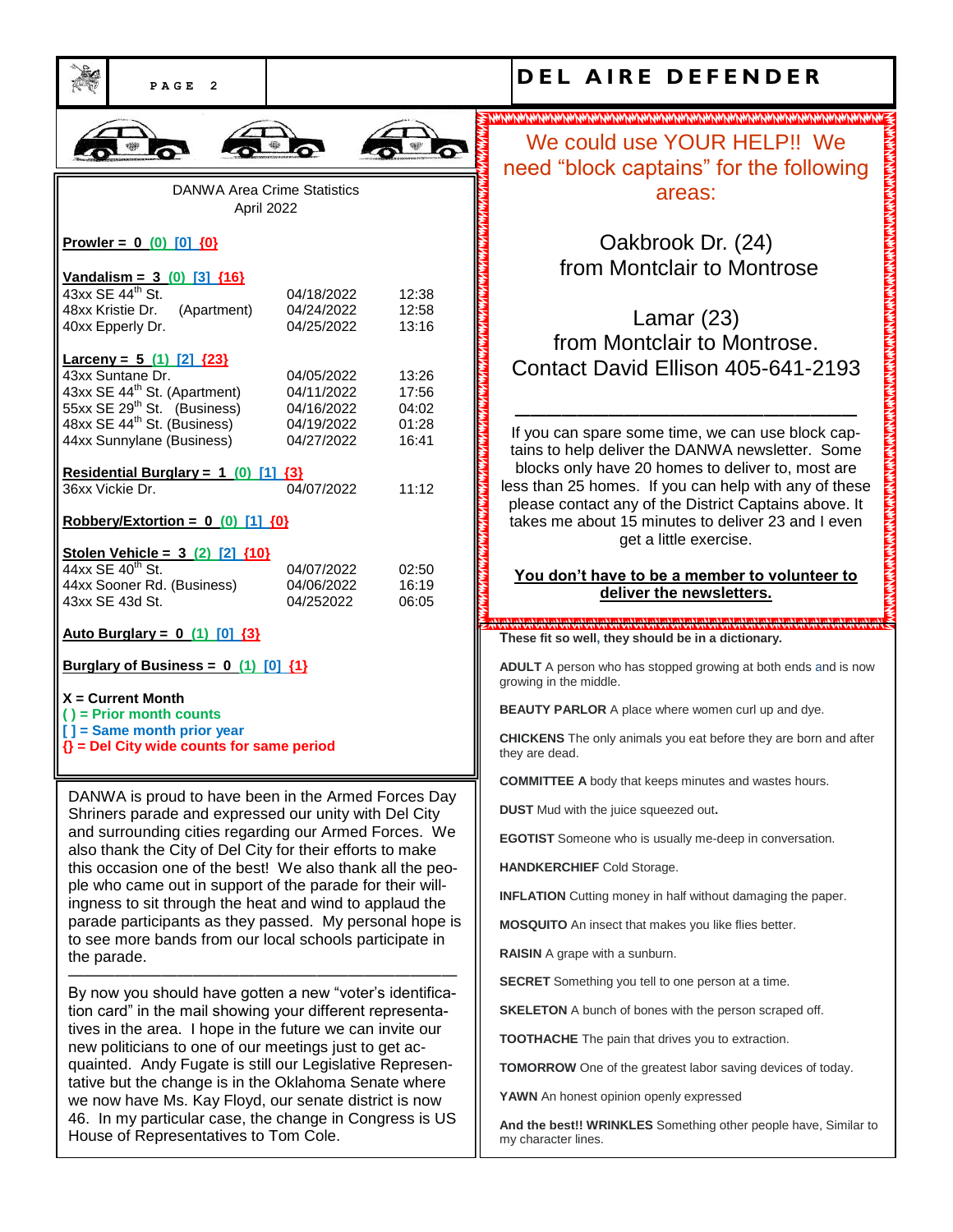

## **J U N E 2 0 2 2 PAGE 3 Malone's Property Management Inc. Del City Storage 4301 S.E. 41st St. Del City, OK 73115 405-670-1411 Office 677-0795 405-670-1454 fax malonespropmgt@hotmail.com 1 block East of Sunnylane Whatever your home needs are, 4321 S.E. 33 rd St. Malone's can handle them. Del City, Okla. 73115 We can Manage your property—Give us your headache We can rent you a property Climate Control Available We can sell your home or Office Hours 9:30 am—5:30 pm Mon—Fri We can find your forever home Office space available Whatever your needs, we can help Office hours: Note: Advertisements within this newsletter are paid 12/22 M-F 8:30 am—5:00 pm advertisements and are considered a public service.** Sansone **10. If you're riding' ahead of the herd, take a look back every now and then to make sure it's still there. 11. Lettin' the cat outta the bag is a whole lot easier'n puttin' it back.**  $\blacksquare$  Howel **12. After eating an entire bull, a mountain lion felt so good he started roaring. He kept it up until a hunter came along and shot him. The moral : When you're full of bull, keep your mouth shut.** Attorneys at Law **ABOUT GROWING OLDER...** Bankruptcy | Family | Criminal | Estate Planning **First ~ Eventually you will reach a point when you stop lying about your age and start bragging about it. Second ~ The older we get, the fewer things seem worth**  Arvest Bank Tower, Suite 500 **waiting in line for.** 4600 SE 29th St., Del City, OK 73115 **Third ~ Some people try to turn back their odometers. Not**   $(405)$  455-1032 **me; I want people to know 'why' I look this way. I've traveled a long way, and some of the roads weren't paved. Fourth ~ When you are dissatisfied and would like to go back to youth, think of Algebra. Fifth ~ You know you are getting old when everything either Never Squat with your Spurs On dries up or leaks. Will Rogers, who died in a 1935 plane crash in Alaska with Sixth ~ I don't know how I got over the hill without getting to the top. bush pilot Wiley Post (from Maysville, Okla) , was one of the Seventh ~ One of the many things no one tells you about greatest political country/cowboy sages this country has aging is that it's such a nice change from being young. ever known. Some of his sayings: Eighth ~ One must wait until evening to see how splendid the day has been. 1. Never slap a man who's chewing tobacco. Ninth ~ Being young is beautiful, but being old is comfort-2. Never kick a cow chip on a hot day. 3. There are two theories to arguing with a woman. Neither able and relaxed. Tenth ~ Long ago, when men cursed and beat the ground works. with sticks, it was called witchcraft. Today it's called golf. 4. Never miss a good chance to shut up. 5. Always drink upstream from the herd. 6. If you find yourself in a hole, stop digging. And, finally ~ If you don't learn 7. The quickest way to double your money is to fold it and put it back into your pocket. to laugh at trouble, you won't 8. There are three kinds of men: The ones that learn by reading. The few who learn by observation. The rest of them have have anything to laugh at to pee on the electric fence and find out for themselves. 9. Good judgment comes from experience, and a lot of that when you're old.comes from bad judgment.**